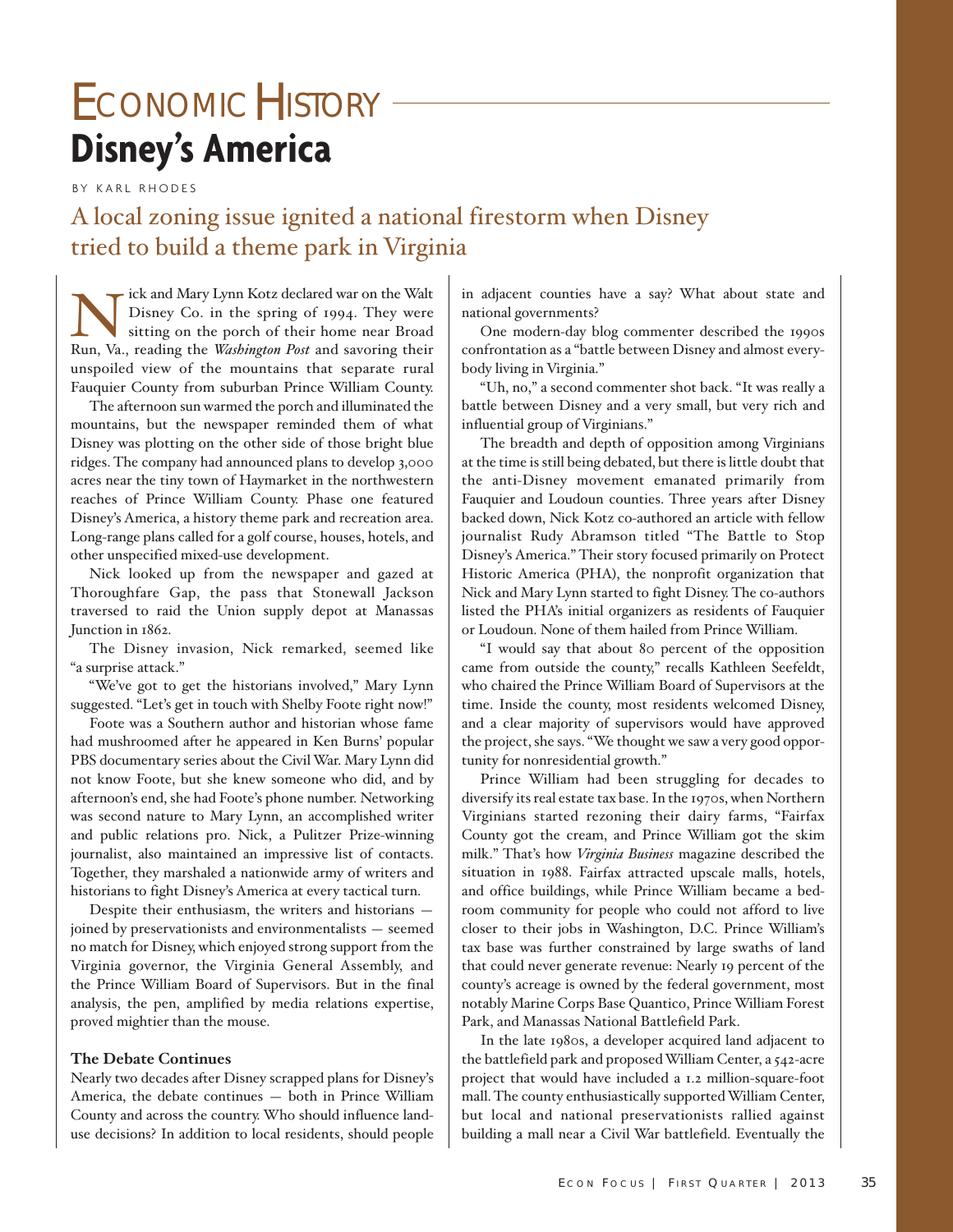*This rendering of Disney's America shows replicas of the* **Monitor** *and* **Merrimac** *battling in the middle of a man-made lake flanked by a mocked up Civil War fort and a building resembling the Ellis Island Immigration Station.*



federal government purchased the site, via "legislative taking," for \$134 million (\$249 million in today's dollars). The acquisition generated a huge profit for the developer, but it made Prince William's tax base even smaller.

Seefeldt recalls discussing the William Center project with Sen. John Warner shortly before Congress purchased the land. "I believe it was he who said, 'Can't you just move this project five miles down the road? Then there probably wouldn't be any problem.'"

### **Down the Road**

Five years later and about four miles down the road, Disney assembled 3,000 acres to build its first theme park in the United States beyond the sunny climes of California and Florida. Disney's America would have been closer to Disneyland than Disney World in size, but opponents of the project associated Disney's America with the sprawling Disney World complex south of Orlando.

Disney's think-big approach had worked well in Florida, but in the early 1990s, the company was struggling to replicate that success with its new Euro Disney theme park in Paris. "Chastened by the rising costs of Euro Disney, we began to look for ways to develop smaller-scale theme parks," wrote CEO Michael Eisner in his memoir, *Work in Progress*. (He declined to be interviewed for this story.) After visiting Colonial Williamsburg and reading books about John Smith and Pocahontas, he became passionate about building a theme park based on American history.

When Eisner unveiled Disney's America in 1993, he said the company would "create a totally new concept using the different strengths of our entertainment company … to celebrate those unique American qualities that have been our country's strengths and that have made this nation a beacon of hope to people everywhere."

According to Disney's press release, the theme park would include a Civil War fort and village with nearby re-enactments of the battle between the *Monitor* and the *Merrimac* on a man-made lake. The release also named five other themed sections: Presidents' Square would celebrate "the birth of democracy and those who fought to preserve it." A section called "We the People" would interpret the American immigrant experience "inside a building resembling Ellis Island." Native America would pay tribute to the continent's first inhabitants with "a harrowing Lewis and Clark river expedition." Enterprise would highlight American ingenuity with a thrill ride called "Industrial Revolution." And Victory Field would let guests "experience what America's soldiers faced in the defense of freedom."

Disney projected that the theme park and recreation area alone would create nearly 3,000 jobs and generate \$500 million in tax revenues for Prince William over 30 years. State and local officials were thrilled. Steady streams of tourists seemed like the perfect way to bolster the county's tax base. Tourists would generate more traffic, but they would spend their money and go home without requiring as many local services as residents do. Most of the Prince William supervisors enthusiastically supported the project, as did Gov. George Allen. The Virginia General Assembly even agreed to provide \$163 million for transportation improvements and worker training to help seal the deal.

# **National Outcry**

Soon after Disney announced its plans, leaders of the nonprofit Piedmont Environmental Council started looking for ways to scuttle the project. Based in Warrenton, Va., the council works to protect the historic and rural character of Virginia's upper piedmont region. The council focuses on nine counties, including Fauquier and Loudoun, but Prince William is just outside the organization's core territory.

Even so, the council has been engaged in land-use issues throughout Northern Virginia, including Prince William, says Council President Chris Miller, who coordinated the organization's opposition to Disney's America. The council produced "an alternative location map" with more than 20 potential sites where the council would have supported the theme park. Miller focused on land-use arguments against the Disney's America site, but he quickly realized that the PHA was helping the council's cause by portraying the theme park as a bastardization of American history. So the council helped raise some initial funding for PHA.